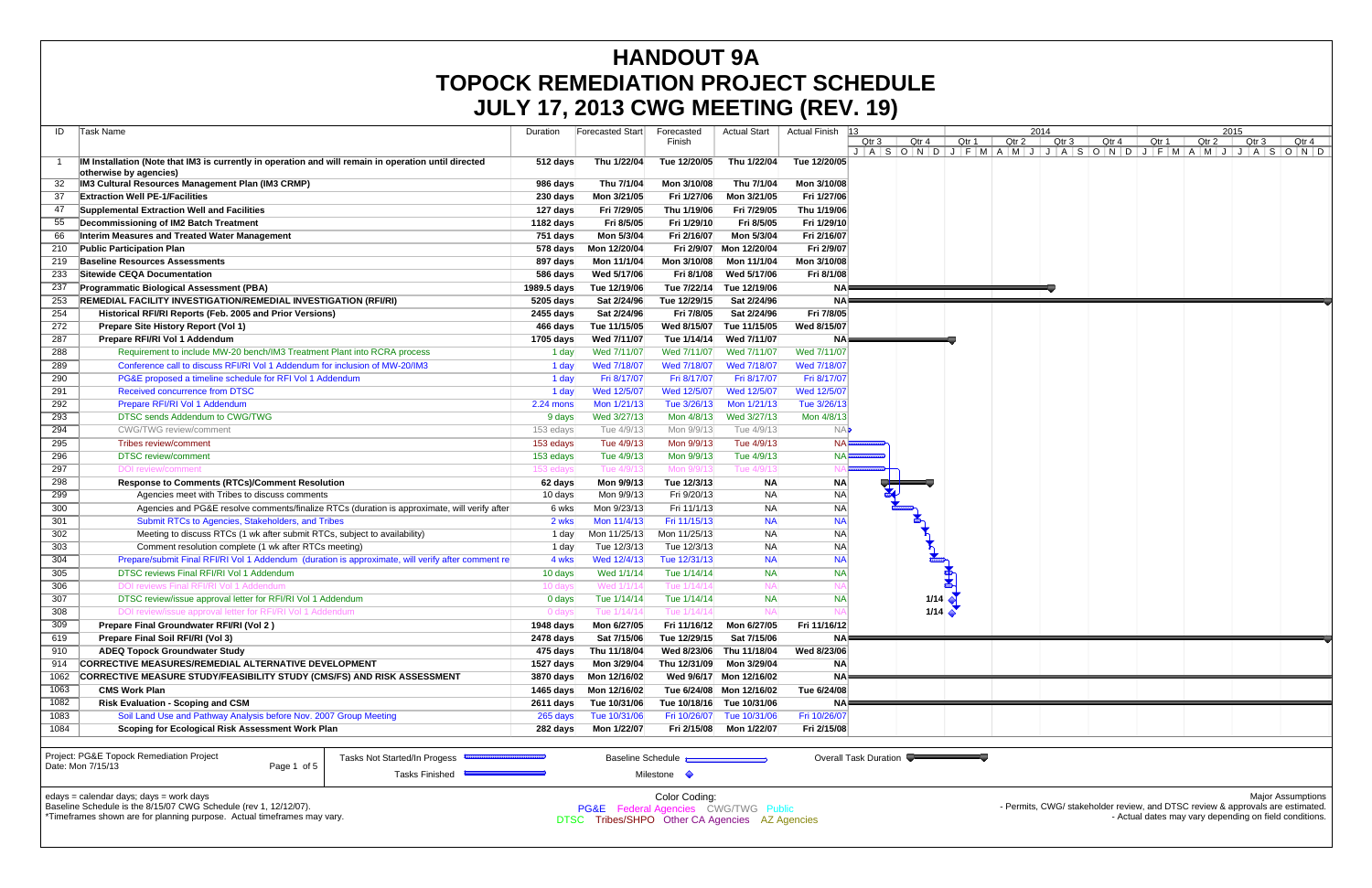| ID   | Task Name                                                                   |                                                                                     | Duration               | Forecasted Start            | Forecasted<br>Finish     | <b>Actual Start</b>     | <b>Actual Finish</b> | $ 13\rangle$<br>Qtr 3 | Qtr 4<br>$J   A   S   O   N   D   J   F   M   A  $ | Qtr 1 |  |
|------|-----------------------------------------------------------------------------|-------------------------------------------------------------------------------------|------------------------|-----------------------------|--------------------------|-------------------------|----------------------|-----------------------|----------------------------------------------------|-------|--|
| 1094 | Soil/Groundwater Risk Assessment Workplan (RAWP)                            |                                                                                     | 1761.5 days            | Mon 10/29/07                | Wed 7/23/14              | Mon 10/29/07            | <b>NA</b>            |                       |                                                    |       |  |
| 1095 | <b>RAWP</b>                                                                 |                                                                                     | <b>334 days</b>        | Mon 10/29/07                |                          | Thu 2/5/09 Mon 10/29/07 | Thu 2/5/09           |                       |                                                    |       |  |
| 1121 | <b>RAWP Addendum II</b>                                                     |                                                                                     | 388.5 days             | Fri 1/25/13                 | Wed 7/23/14              | Fri 1/25/13             | <b>NA</b>            |                       |                                                    |       |  |
| 1122 | PG&E submits Revised Arrowweed TM and RAWP Addendum II TM (Proposed Changes | 1 day                                                                               | Fri 1/25/13            | Fri 1/25/13                 | Fri 1/25/13              | Fri 1/25/13             |                      |                       |                                                    |       |  |
| 1123 | <b>DTSC forward to CWG/TWG</b>                                              |                                                                                     | 2 days                 | Mon 1/28/13                 | Tue 1/29/13              | Mon 1/28/13             | Tue 1/29/13          |                       |                                                    |       |  |
| 1124 | <b>Tribal review/comment</b>                                                |                                                                                     | 91.38 edays            | Tue 1/29/13                 | Tue 4/30/13              | Tue 1/29/13             | Tue 4/30/13          |                       |                                                    |       |  |
| 1125 | CWG/TWG review on TMs                                                       |                                                                                     | 91.38 edays            | Tue 1/29/13                 | Tue 4/30/13              | Tue 1/29/13             | Tue 4/30/13          |                       |                                                    |       |  |
| 1126 | DTSC review/comment on the TMs                                              |                                                                                     | 91.38 edays            | Tue 1/29/13                 | Tue 4/30/13              | Tue 1/29/13             | Tue 4/30/13          |                       |                                                    |       |  |
| 1127 | DOI review/comment on the TMs                                               |                                                                                     | 91.38 edays            | Tue 1/29/1                  | Tue 4/30/1               | Tue 1/29/13             | Tue 4/30/            |                       |                                                    |       |  |
| 1128 | PG&E prepares/submits Response to Comments                                  |                                                                                     | 31 days                | Wed 5/1/13                  | Wed 6/12/13              | Wed 5/1/13              | Wed 6/12/13          |                       |                                                    |       |  |
| 1129 | <b>DTSC sent RTCs to Tribes</b>                                             |                                                                                     | 1 day                  | Mon 6/24/13                 | Mon 6/24/13              | Mon 6/24/13             | Mon 6/24/13          |                       |                                                    |       |  |
| 1130 | Scoping Meetings for RAWP Addendum II (Dates to be confirmed)               |                                                                                     | 2.2 mons               | Tue 6/25/13                 | Wed 8/28/13              | Tue 6/25/13             | <b>NA</b>            |                       |                                                    |       |  |
| 1131 | Prepare/submit RAWP Addendum II                                             |                                                                                     | 4.5 mons               | Thu 8/29/13                 | Wed 1/8/14               | <b>NA</b>               | <b>NA</b>            |                       |                                                    |       |  |
| 1132 | <b>CWG/TWG</b> review                                                       |                                                                                     | 30 edays               | Wed 1/8/14                  | Fri 2/7/14               | <b>NA</b>               | <b>NA</b>            |                       |                                                    |       |  |
| 1133 | <b>DTSC</b> review/comment                                                  |                                                                                     | 45 edays               | Wed 1/8/14                  | Sat 2/22/14              | <b>NA</b>               | <b>NA</b>            |                       |                                                    |       |  |
| 1134 | DOI review/comment                                                          |                                                                                     | 45 edays               | Wed 1/8/14                  | Sat 2/22/1               | <b>NA</b>               | N.                   |                       |                                                    |       |  |
| 1135 | <b>Prepare Response to Comments</b>                                         |                                                                                     | 1 mon                  | Mon 2/24/14                 | Mon 3/24/14              | <b>NA</b>               | <b>NA</b>            |                       |                                                    |       |  |
| 1136 | <b>DTSC</b> review/comment                                                  |                                                                                     | 45 edays               | Mon 3/24/14                 | Thu 5/8/14               | <b>NA</b>               | <b>NA</b>            |                       |                                                    |       |  |
| 1137 | <b>DOI</b> review/comment                                                   |                                                                                     | 45 edays               | Mon 3/24/14                 | Thu 5/8/14               | <b>NA</b>               |                      |                       |                                                    |       |  |
| 1138 | <b>CWG/TWG</b> review/comment                                               |                                                                                     | 30 edays               | Mon 3/24/14                 | Wed 4/23/14              | <b>NA</b>               | <b>NA</b>            |                       |                                                    |       |  |
| 1139 | <b>Tribal review/comment</b>                                                |                                                                                     | 30 edays               | Mon 3/24/14                 | Wed 4/23/14              | <b>NA</b>               | <b>NA</b>            |                       |                                                    |       |  |
| 1140 |                                                                             | Meeting to discuss response to comments (approx. 2 wks after review by CWG/TWG/Trib |                        | Mon 4/7/14                  | Mon 4/7/14               | <b>NA</b>               | <b>NA</b>            |                       |                                                    | 4/7   |  |
| 1141 | Submit Final RAWP Addendum II                                               |                                                                                     | 0 days<br>$1.5$ mons   | Fri 5/9/14                  | Mon 6/23/14              | <b>NA</b>               | <b>NA</b>            |                       |                                                    |       |  |
| 1142 | <b>DTSC</b> review/approve                                                  |                                                                                     | 30 edays               | Mon 6/23/14                 | Wed 7/23/14              | <b>NA</b>               | <b>NA</b>            |                       |                                                    |       |  |
| 1143 |                                                                             |                                                                                     |                        | Mon 6/23/14                 | Wed 7/23/14              | <b>NA</b>               |                      |                       |                                                    |       |  |
| 1144 | DOI review/approve<br><b>Groundwater Evaluation</b>                         |                                                                                     | 30 edays               |                             | Tue 12/15/09             | Wed 9/10/08             | Tue 12/15/09         |                       |                                                    |       |  |
| 1161 |                                                                             |                                                                                     | 330 days               | Wed 9/10/08<br>Wed 12/30/15 | Tue 10/18/16             | <b>NA</b>               | <b>NA</b>            |                       |                                                    |       |  |
| 1177 | <b>Soil Evaluation</b>                                                      |                                                                                     | 210 days               |                             | Wed 9/6/17               |                         |                      |                       |                                                    |       |  |
|      | <b>CMS/FS Report</b>                                                        |                                                                                     | 2367 days              | Mon 8/18/08                 |                          | Mon 8/18/08             | <b>NA</b>            |                       |                                                    |       |  |
| 1255 | <b>STATEMENT OF BASIS</b>                                                   |                                                                                     | 2115.6 days            | Mon 1/4/10                  | Tue 2/6/18               | Mon 1/4/10              | <b>NA</b>            |                       |                                                    |       |  |
| 1270 | <b>RECORD OF DECISION</b>                                                   |                                                                                     | 2216 days              | Fri 12/18/09                | Mon 6/11/18              | Fri 12/18/09            | <b>NA</b>            |                       |                                                    |       |  |
| 1293 | Section 106 Programmatic Agreement (PA)                                     |                                                                                     | 1561.5 days            | Fri 10/10/08                | Tue 9/30/14              | Fri 10/10/08            | <b>NA</b>            |                       |                                                    |       |  |
| 1326 | <b>EIR DOCUMENTATION</b>                                                    |                                                                                     | 3267 days              | Thu 9/1/05                  | Sun 2/18/18              | Thu 9/1/05              | ΝA                   |                       |                                                    |       |  |
| 1412 | <b>DESIGN, PERMITTING, AND CONSTRUCTION OF GROUNDWATER REMEDY</b>           |                                                                                     | 1870.5 days            | Mon 1/31/11                 | Fri 3/30/18              | Mon 1/31/11             | <b>NA</b>            |                       |                                                    |       |  |
| 1413 | <b>Corrective Measure Implementation/Remedial Design (CMI/RD) Workplan</b>  |                                                                                     | 199 days               | Mon 1/31/11                 | Thu 11/3/11              | Mon 1/31/11             | <b>NA</b>            |                       |                                                    |       |  |
| 1427 | Remedial Design (Preliminary, Intermediate, and Pre-Final/Final)            |                                                                                     | 796.5 days             | Tue 9/20/11                 | Tue 10/7/14              | Tue 9/20/11             | <b>NA</b>            |                       |                                                    |       |  |
| 1428 | <b>Preliminary Design</b>                                                   |                                                                                     | 174 days               | Tue 9/20/11                 | Thu 5/17/12              | Tue 9/20/11             | Thu 5/17/12          |                       |                                                    |       |  |
| 1440 | <b>Intermediate Design</b>                                                  |                                                                                     | 413.5 days             | Fri 5/18/12                 | Wed 12/18/13             | Fri 5/18/12             | <b>NA</b>            |                       |                                                    |       |  |
| 1441 | Prepare/submit Intermediate Design Package                                  |                                                                                     | 11 mons                | Fri 5/18/12                 | Fri 4/5/13               | Fri 5/18/12             | Fri 4/5/13           |                       |                                                    |       |  |
| 1442 | <b>DTSC forward to CWG/TWG</b>                                              |                                                                                     | 1 day                  | Mon 4/8/13                  | Mon 4/8/13               | Mon 4/8/13              | Mon 4/8/13           |                       |                                                    |       |  |
| 1443 | CWG/TWG review/comment on Intermediate Design Package                       |                                                                                     | 122 edays<br>105 edays | Mon 4/8/13                  | Thu 8/8/13               | Mon 4/8/13              | <b>NA</b>            |                       |                                                    |       |  |
| 1444 | <b>Tribes Consultation</b>                                                  |                                                                                     |                        | Thu 4/25/13                 | Thu 8/8/13               | Thu 4/25/13             | <b>NA</b>            |                       |                                                    |       |  |
| 1445 | BLM process after close of comment period                                   |                                                                                     |                        | Thu 8/8/13                  | Fri 8/23/13              | <b>NA</b>               | N <sub>f</sub>       |                       |                                                    |       |  |
| 1446 | DTSC review/comment on Intermediate Design Package                          |                                                                                     |                        | Mon 4/8/13                  | Fri 8/23/13              | Mon 4/8/13              | <b>NA</b>            |                       |                                                    |       |  |
| 1447 | DOI review/comment on Intermediate Design Package                           |                                                                                     |                        | Mon 4/8/13                  | Fri 8/23/1:              | Mon 4/8/13              | N.                   |                       |                                                    |       |  |
| 1448 | <b>Response to Comments (RTCs)/Comments Resolution</b>                      | 94.5 days                                                                           | Thu 8/8/13             | Wed 12/18/13                | <b>NA</b>                | <b>NA</b>               |                      |                       |                                                    |       |  |
|      | Project: PG&E Topock Remediation Project<br>Tasks Not Started/In Progess    |                                                                                     |                        |                             | <b>Baseline Schedule</b> |                         |                      | Overall Task Duration |                                                    |       |  |
|      | Date: Mon 7/15/13<br>Page 2 of 5                                            |                                                                                     |                        | Milestone $\Diamond$        |                          |                         |                      |                       |                                                    |       |  |
|      | edays = calendar days; days = work days                                     |                                                                                     |                        |                             | Color Coding:            |                         |                      |                       |                                                    |       |  |

## **HANDOUT 9A TOPOCK REMEDIATION PROJECT SCHEDULE JULY 17, 2013 CWG MEETING (REV. 19)**



Baseline Schedule is the 8/15/07 CWG Schedule (rev 1, 12/12/07).

\*Timeframes shown are for planning purpose. Actual timeframes may vary.

- Permits, CWG/ stakeholder review, and DTSC review & approvals are estimated. - Actual dates may vary depending on field conditions.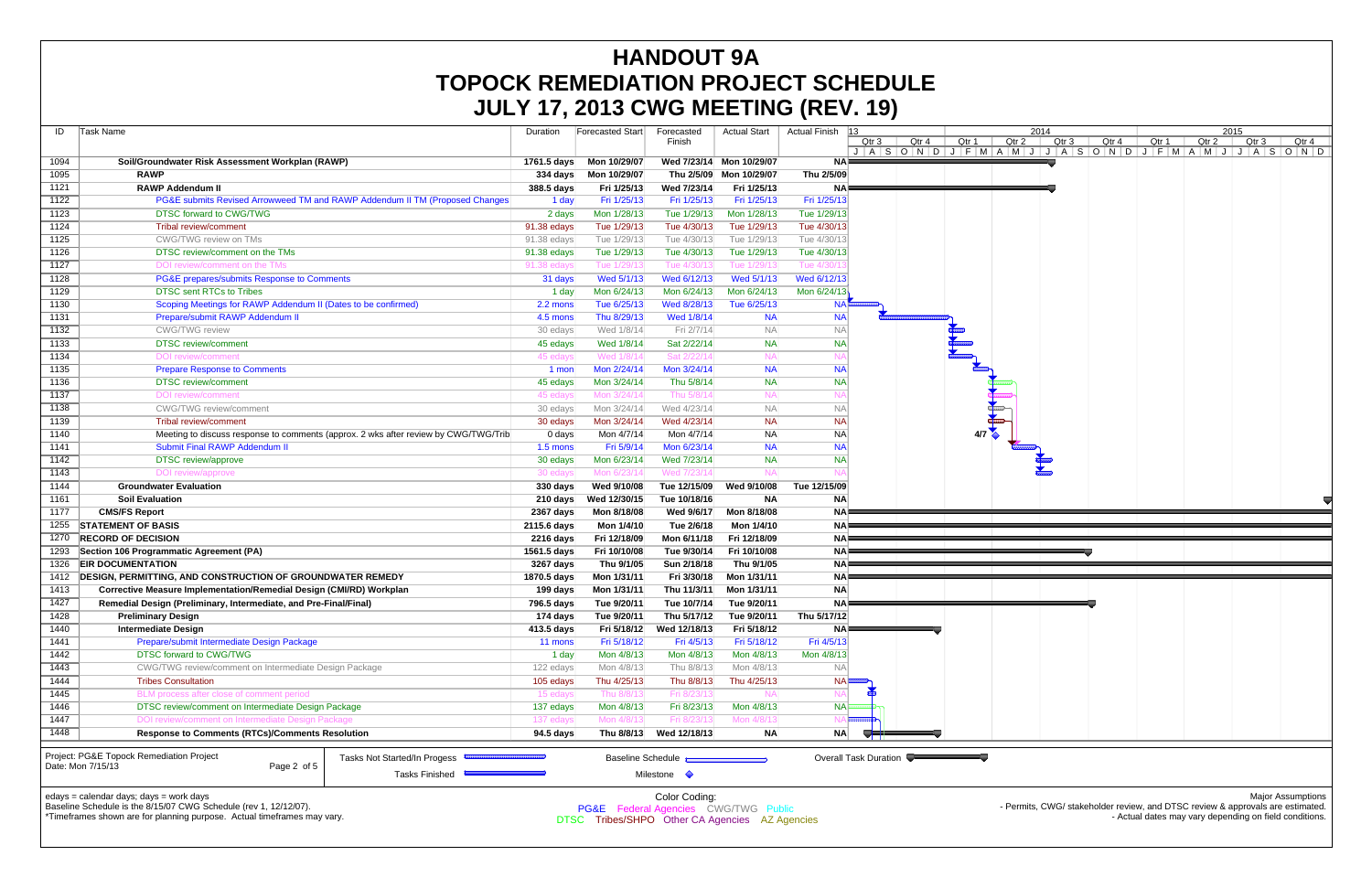Baseline Schedule is the 8/15/07 CWG Schedule (rev 1, 12/12/07). \*Timeframes shown are for planning purpose. Actual timeframes may vary.

|                   |                                                                                              |                | <b>JULI 17, ZUIJ UWU MLLIINU (ILEV. 13)</b> |                          |                           |                          |                                   |       |                  |                  |                       |                     |                                                                                          |
|-------------------|----------------------------------------------------------------------------------------------|----------------|---------------------------------------------|--------------------------|---------------------------|--------------------------|-----------------------------------|-------|------------------|------------------|-----------------------|---------------------|------------------------------------------------------------------------------------------|
| ID                | Task Name                                                                                    | Duration       | <b>Forecasted Start</b>                     | Forecasted               | Actual Start              | Actual Finish 13         |                                   |       |                  | 2014             |                       | 2015                |                                                                                          |
|                   |                                                                                              |                |                                             | Finish                   |                           |                          | Qtr 4<br>Qtr 3                    | Qtr 1 | Qtr <sub>2</sub> | Qtr <sub>3</sub> | Qtr 4<br>Qtr 1        | Qtr 2               | Qtr <sub>3</sub><br>Qtr 4<br>$A S O N D J F M A M J J A S O N D J F M A M J J A S O N D$ |
| 1449              | Agencies meet with Tribes to discuss comments (timing is approximate, subject to available   | 11 days        | Thu 8/8/13                                  | Fri 8/23/13              | NA                        | -NAI                     |                                   |       |                  |                  |                       |                     |                                                                                          |
| 1450              | Agencies and PG&E resolve comments (duration is approximate, will verify after receipt of    | 8.5 wks        | Fri 8/23/13                                 | Tue 10/22/13             | NA                        | <b>NA</b>                |                                   |       |                  |                  |                       |                     |                                                                                          |
| 1451              | PG&E revise RTCs/submit to Agencies, Tribes and Stakeholders (duration is approximate        | 2 wks          | Tue 10/22/13                                | Tue 11/5/13              | <b>NA</b>                 | <b>NA</b>                |                                   |       |                  |                  |                       |                     |                                                                                          |
| 1452              | Meetings to discuss RTCs (2 weeks after submit RTCs)                                         | 1 wk           | Tue 11/19/13                                | Tue 11/26/13             | NA                        | <b>NA</b>                |                                   |       |                  |                  |                       |                     |                                                                                          |
| 1453              | PG&E finalize RTCs/resubmit to Agencies, Tribes, and Stakeholders                            | 2 wks          | Tue 11/26/13                                | Tue 12/10/13             | <b>NA</b>                 | <b>NA</b>                |                                   |       |                  |                  |                       |                     |                                                                                          |
| 1454              | Comment resolution complete (1 wk after RTCs meeting)                                        | 1 day          | Tue 12/17/13                                | Wed 12/18/13             | <b>NA</b>                 | <b>NA</b>                |                                   |       |                  |                  |                       |                     |                                                                                          |
| 1455              | Implementation Plan for Evaluation of Alternative Freshwater Sources                         | 311 days       | Fri 11/16/12                                | Fri 1/24/14              | Fri 11/16/12              | NA⊫                      |                                   |       |                  |                  |                       |                     |                                                                                          |
| 1456              | Prepare/submit Fresh Water Implementation Plan                                               | 1 day          | Tue 11/20/12                                |                          | Tue 11/20/12 Tue 11/20/12 | Tue 11/20/12             |                                   |       |                  |                  |                       |                     |                                                                                          |
| 1457              | DTSC forward to CWG/TWG                                                                      | 0 days         | Wed 11/21/12                                |                          | Wed 11/21/12 Wed 11/21/12 | Wed 11/21/12             |                                   |       |                  |                  |                       |                     |                                                                                          |
| 1458              | CWG/TWG review/comment on the Implementation Plan                                            | 19 days        | Wed 11/21/12                                |                          | Mon 12/17/12 Wed 11/21/12 | Mon 12/17/12             |                                   |       |                  |                  |                       |                     |                                                                                          |
| 1459              | <b>Tribal Consultation</b>                                                                   | 49.38 edays    | Wed 11/21/12                                |                          | Wed 1/9/13 Wed 11/21/12   | Wed 1/9/13               |                                   |       |                  |                  |                       |                     |                                                                                          |
| 1460              | DTSC review/comment on the Implementation Plan                                               | 23 days        | Wed 11/21/12                                |                          | Fri 12/21/12 Wed 11/21/12 | Fri 12/21/12             |                                   |       |                  |                  |                       |                     |                                                                                          |
| 1461              | DOI review/comment on the Implementation Plar                                                | 36 days        | Wed 11/21/12                                |                          | Wed 1/9/13 Wed 11/21/12   | Wed 1/9/                 |                                   |       |                  |                  |                       |                     |                                                                                          |
| 1462              | <b>Response to Comments (RTCs)/Comment Resolution</b>                                        | 152 days       | Thu 1/3/13                                  | Fri 8/2/13               | Thu 1/3/13                | NAI <del>o</del>         |                                   |       |                  |                  |                       |                     |                                                                                          |
| 1463              | DOI met with Tribes to discuss comments                                                      | 1 day          | Wed 1/9/1                                   | Wed 1/9/1                | Wed 1/9/1                 | Wed 1/9                  |                                   |       |                  |                  |                       |                     |                                                                                          |
| 1464              | Agencies and PG&E resolve comments                                                           | 7 days         | Thu 1/3/13                                  | Fri 1/11/13              | Thu 1/3/13                | Fri 1/11/13              |                                   |       |                  |                  |                       |                     |                                                                                          |
| 1465              | Prepare/submit Revised Implementation Plan including RTCs                                    | <b>2.2 wks</b> | Mon 1/14/13                                 | Mon 1/28/13              | Mon 1/14/13               | Mon 1/28/13              |                                   |       |                  |                  |                       |                     |                                                                                          |
| 1466              | DTSC sent Revised Implementation Plan to CWG/TWG                                             | 5 days         | Tue 1/29/13                                 | Mon 2/4/13               | Tue 1/29/13               | Mon 2/4/13               |                                   |       |                  |                  |                       |                     |                                                                                          |
| 1467              | DTSC/ESA review/comment on the Revised Plan                                                  | 14 days        | Tue 2/5/13                                  | Fri 2/22/13              | Tue 2/5/13                | Fri 2/22/13              |                                   |       |                  |                  |                       |                     |                                                                                          |
| 1468              | Consultation meeting with Interested Tribes                                                  | 0 days         | Wed 3/13/13                                 | Wed 3/13/13              | Wed 3/13/13               | Wed 3/13/13              |                                   |       |                  |                  |                       |                     |                                                                                          |
| 1469              | Site visit following consultation meeting                                                    | 0 days         | Thu 3/14/13                                 | Thu 3/14/13              | Thu 3/14/13               | Thu 3/14/13              |                                   |       |                  |                  |                       |                     |                                                                                          |
| 1470              | DOI issued direction to PG&E (based on consultation meeting                                  | 9 days         | Thu 3/14/1                                  | Tue 3/26/1               | Thu 3/14/1                | Tue 3/26/                |                                   |       |                  |                  |                       |                     |                                                                                          |
| 1471              | <b>Prepare/submit RTCs</b>                                                                   | 27 days        | Wed 3/27/13                                 | Thu 5/2/13               | Wed 3/27/13               | Thu 5/2/13               |                                   |       |                  |                  |                       |                     |                                                                                          |
| 1472              | Comment resolution meeting                                                                   | 13 days        | Fri 5/3/13                                  | Tue 5/21/13              | Fri 5/3/13                | Tue 5/21/13              |                                   |       |                  |                  |                       |                     |                                                                                          |
| 1473              | Comment resolution complete (1.5 weeks after last meeting)                                   | 0 days         | Fri 5/31/13                                 | Fri 5/31/13              | Fri 5/31/13               | Fri 5/31/13              |                                   |       |                  |                  |                       |                     |                                                                                          |
| 1474              | Prepare/submit Final Implementation Plan/RTCs (redline version)                              | <b>7.2 wks</b> | Fri 5/31/13                                 | Fri 7/19/13              | Fri 5/31/13               | <b>NA</b>                |                                   |       |                  |                  |                       |                     |                                                                                          |
| 1475              | DTSC review redline FWIP/RTCs Table                                                          | 1 wk           | Mon 7/22/13                                 | Fri 7/26/13              | <b>NA</b>                 | <b>NA</b>                |                                   |       |                  |                  |                       |                     |                                                                                          |
| 1476              | DOI review redline FWIP/RTCs Table                                                           | 1 wk           | Mon 7/22/1                                  | Fri 7/26/1               | - NAI                     |                          | $\sum_{i=1}^{n}$                  |       |                  |                  |                       |                     |                                                                                          |
| 1477              | Submit Final Implementation Plan/RTCs (clean version)                                        | 1 wk           | Mon 7/29/13                                 | Fri 8/2/13               | <b>NA</b>                 | <b>NA</b>                |                                   |       |                  |                  |                       |                     |                                                                                          |
| 1478              | DTSC sends Final FWIP/RTCs to Tribes and Stakeholders                                        | 0 days         | Fri 8/2/13                                  | Fri 8/2/13               | <b>NA</b>                 |                          | NA/2                              |       |                  |                  |                       |                     |                                                                                          |
| 1479              | <b>State CEQA Evaluation</b>                                                                 | 191 days       | Fri 11/16/12                                | Fri 8/9/13               | Fri 11/16/12              | $NA$ $\overline{222223}$ |                                   |       |                  |                  |                       |                     |                                                                                          |
| 1480              | DTSC review/approve Final Implementation Plan                                                | 0 days         | Mon 8/12/13                                 | Mon 8/12/13              | <b>NA</b>                 |                          | <b>NA/12</b>                      |       |                  |                  |                       |                     |                                                                                          |
| 1481              | DOI review/approve Final Implementation Plan                                                 | 0 days         | Mon 8/12/13                                 | Mon 8/12/13              | <b>NA</b>                 |                          | $\overline{A}$ /12 $\overline{A}$ |       |                  |                  |                       |                     |                                                                                          |
| 1482              | Implementation of Fresh Water Implementation Plan                                            | 66 days        | Tue 8/13/13                                 | Tue 11/12/13             | <b>NA</b>                 | <b>NA</b>                |                                   |       |                  |                  |                       |                     |                                                                                          |
| 1483              | <b>Freshwater Evaluation Data Call/Path Forward</b>                                          | 0 days         | Tue 11/12/13                                | Tue 11/12/13             | <b>NA</b>                 | <b>NA</b>                | 11/12 $\leftrightarrow$           |       |                  |                  |                       |                     |                                                                                          |
| 1484              | <b>Prepare Tech Memo to summarize FWIP results</b>                                           | 60 edays       | Tue 11/12/13                                | Sat 1/11/14              | <b>NA</b>                 | <b>NA</b>                |                                   |       |                  |                  |                       |                     |                                                                                          |
| 1485              | DTSC provides direction to PG&E on freshwater source                                         | 2 wks          | Mon 1/13/14                                 | Fri 1/24/14              | <b>NA</b>                 | <b>NA</b>                |                                   |       |                  |                  |                       |                     |                                                                                          |
| 1486              | DOI provides direction to PG&E on freshwater source                                          | 2 wks          | Mon 1/13/14                                 | Fri 1/24/14              | <b>NA</b>                 |                          |                                   |       |                  |                  |                       |                     |                                                                                          |
| 1487              | Pre-Final/Final Design (include plan for decommissioning, removal, and restoration of IM3 fa | 208 days       | Thu 12/19/13                                | Tue 10/7/14              | <b>NA</b>                 | <b>NA</b>                |                                   |       |                  |                  |                       |                     |                                                                                          |
| 1488              | Prepare/submit Pre-Final Design Package (verify duration after completion of comment         | 5 mons         | Thu 12/19/13                                | Thu 5/15/14              | <b>NA</b>                 | <b>NA</b>                |                                   |       |                  |                  |                       |                     |                                                                                          |
|                   | resolution for 60%)                                                                          |                |                                             |                          |                           |                          |                                   |       |                  |                  |                       |                     |                                                                                          |
| 1489              | <b>DTSC forward to CWG/TWG</b>                                                               | 3 days         | Thu 5/15/14                                 | Tue 5/20/14              | <b>NA</b>                 | <b>NA</b>                |                                   |       |                  |                  |                       |                     |                                                                                          |
| 1490              | CWG/TWG review/comment on Final Design Package                                               | 60 edays       | Wed 5/21/14                                 | Sun 7/20/14              | <b>NA</b>                 | <b>NA</b>                |                                   |       |                  |                  |                       |                     |                                                                                          |
| 1491              | <b>Tribal Consultation</b>                                                                   | 60 edays       | Wed 5/21/14                                 | Sun 7/20/14              | <b>NA</b>                 | <b>NA</b>                |                                   |       |                  | $\mathbb{R}$     |                       |                     |                                                                                          |
| 1492              | BLM process after close of comment period                                                    | 15 edays       | Sun 7/20/14                                 | Mon 8/4/14               | <b>NA</b>                 | N/                       |                                   |       |                  |                  |                       |                     |                                                                                          |
|                   |                                                                                              |                |                                             |                          |                           |                          |                                   |       |                  |                  |                       |                     |                                                                                          |
| Date: Mon 7/15/13 | Project: PG&E Topock Remediation Project<br>Tasks Not Started/In Progess                     |                |                                             | <b>Baseline Schedule</b> |                           |                          | Overall Task Duration             |       |                  |                  |                       |                     |                                                                                          |
|                   | Page 3 of 5<br>Tasks Finished $\blacksquare$                                                 |                |                                             | Milestone $\Diamond$     |                           |                          |                                   |       |                  |                  |                       |                     |                                                                                          |
|                   |                                                                                              |                |                                             |                          |                           |                          |                                   |       |                  |                  |                       |                     |                                                                                          |
|                   | edays = calendar days; days = work days<br>$d_{11}$ $d_{21}$ , $d_{31}$ , $d_{12}$           |                |                                             | Color Coding:            |                           |                          |                                   |       |                  |                  | OMO/atom/atom/atom/cm | and DTOO solution 0 | <b>Major Assumptions</b>                                                                 |

## **HANDOUT 9A TOPOCK REMEDIATION PROJECT SCHEDULE JULY 17, 2013 CWG MEETING (REV. 19)**

PG&E Federal Agencies CWG/TWG Public DTSC Tribes/SHPO Other CA Agencies AZ Agencies - Permits, CWG/ stakeholder review, and DTSC review & approvals are estimated. - Actual dates may vary depending on field conditions.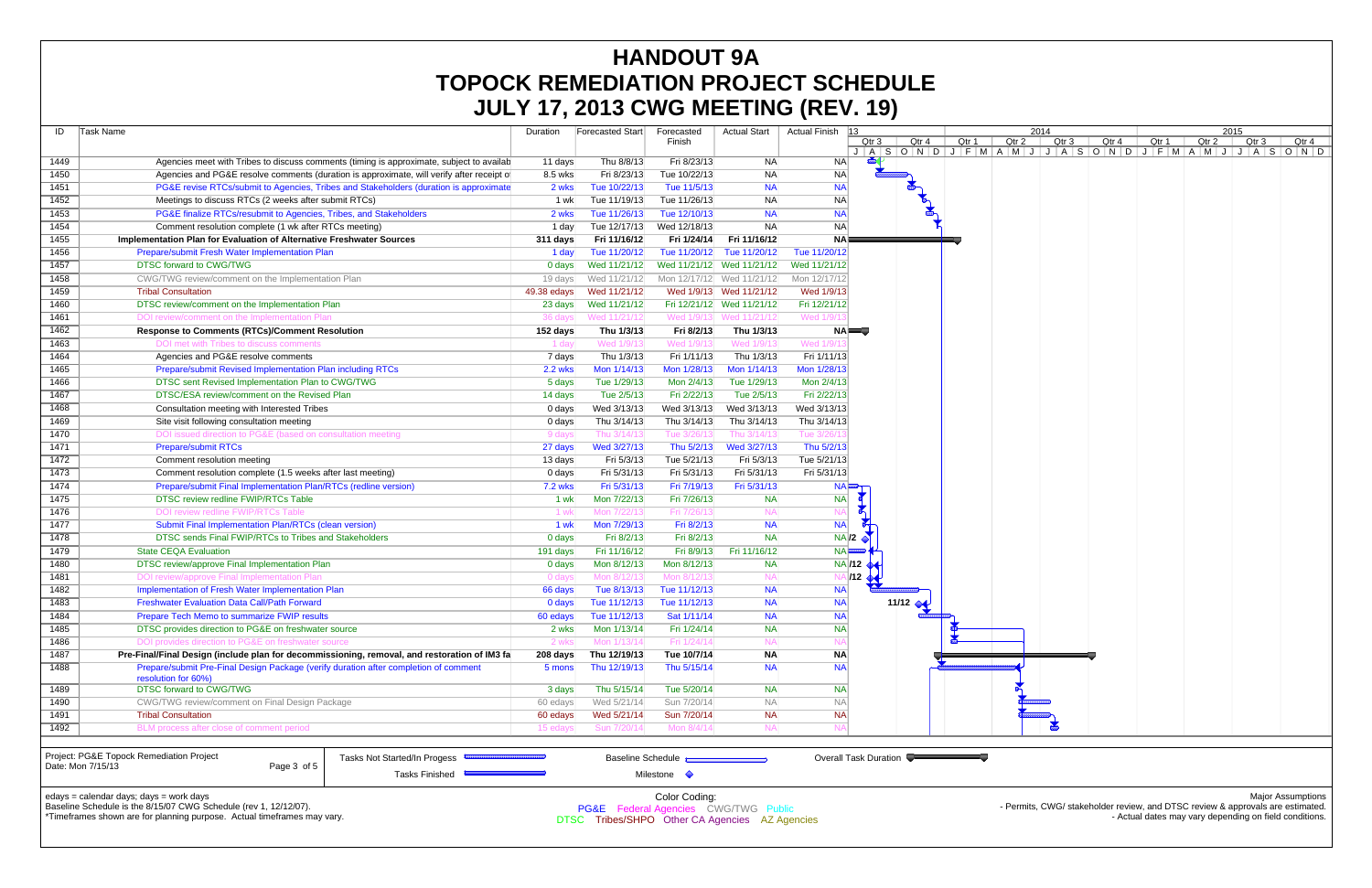|      |                                                                                                                                                                                                                                            |                   |                         |                          |                     |                   |                       | $\mathbf{z}$                              |       |  |
|------|--------------------------------------------------------------------------------------------------------------------------------------------------------------------------------------------------------------------------------------------|-------------------|-------------------------|--------------------------|---------------------|-------------------|-----------------------|-------------------------------------------|-------|--|
| ID   | Task Name                                                                                                                                                                                                                                  | Duration          | <b>Forecasted Start</b> | Forecasted<br>Finish     | <b>Actual Start</b> | Actual Finish  13 | Qtr 3                 | Qtr 4                                     | Qtr 1 |  |
| 1493 | DTSC review/comment on Final Design Package                                                                                                                                                                                                | 75 edays          | Wed 5/21/14             | Mon 8/4/14               | <b>NA</b>           | <b>NA</b>         |                       | $J   A   S   O   N   D   J   F   M   A  $ |       |  |
| 1494 | DOI review/comment on Final Design Package                                                                                                                                                                                                 | 75 edays          | Wed 5/21/14             | Mon 8/4/14               | <b>NA</b>           | N.                |                       |                                           |       |  |
| 1495 | Comments resolution                                                                                                                                                                                                                        | 4 wks             | Mon 8/4/14              | Mon 9/1/14               | <b>NA</b>           | <b>NA</b>         |                       |                                           |       |  |
| 1496 | Prepare/submit Final Design Package (duration to be confirmed after receipt of comments)                                                                                                                                                   | 1 mon             | Mon 9/1/14              | Tue 9/30/14              | <b>NA</b>           | <b>NA</b>         |                       |                                           |       |  |
| 1497 | <b>DTSC</b> approves design                                                                                                                                                                                                                | 5 days            | Tue 9/30/14             | Tue 10/7/14              | <b>NA</b>           | <b>NA</b>         |                       |                                           |       |  |
| 1498 | DOI approves design                                                                                                                                                                                                                        | 5 days            | Tue 9/30/14             | Tue 10/7/14              | <b>NA</b>           | $N_A$             |                       |                                           |       |  |
| 1499 | <b>Construction/Remedial Action Work Plan</b>                                                                                                                                                                                              | 208 days          | Thu 12/19/13            | Tue 10/7/14              | <b>NA</b>           | ΝA                |                       |                                           |       |  |
| 1500 | Prepare/submit Draft Work Plan                                                                                                                                                                                                             | 5 mons            | Thu 12/19/13            | Thu 5/15/14              | <b>NA</b>           | <b>NA</b>         |                       |                                           |       |  |
| 1501 | DOI forward to DTSC/CWG/TWG                                                                                                                                                                                                                | 3 days            | Thu 5/15/14             | Tue 5/20/1               | <b>NA</b>           | N.                |                       |                                           |       |  |
| 1502 | CWG/TWG review/comment on Draft Work Plan                                                                                                                                                                                                  | 60 edays          | Wed 5/21/14             | Sun 7/20/14              | <b>NA</b>           | <b>NA</b>         |                       |                                           |       |  |
| 1503 | <b>Tribal Consultation on Draft Work Plan</b>                                                                                                                                                                                              | 60 edays          | Wed 5/21/14             | Sun 7/20/14              | <b>NA</b>           | <b>NA</b>         |                       |                                           |       |  |
| 1504 | BLM process after close of comment period                                                                                                                                                                                                  | 15 edays          | Sun 7/20/14             | Mon 8/4/1                | <b>NA</b>           | N                 |                       |                                           |       |  |
| 1505 | DOI review/comment on Draft Work Plan                                                                                                                                                                                                      | 75 edays          | Wed 5/21/14             | Mon 8/4/1                | <b>NA</b>           | N                 |                       |                                           |       |  |
| 1506 | DTSC review/comment on Draft Work Plan                                                                                                                                                                                                     | 75 edays          | Wed 5/21/14             | Mon 8/4/14               | <b>NA</b>           | <b>NA</b>         |                       |                                           |       |  |
| 1507 | Comments resolution                                                                                                                                                                                                                        | 4 wks             | Mon 8/4/14              | Mon 9/1/14               | <b>NA</b>           | <b>NA</b>         |                       |                                           |       |  |
| 1508 | Prepare/submit Final Work Plan (duration to be confirmed after receipt of comments)                                                                                                                                                        | 1 mon             | Mon 9/1/14              | Tue 9/30/14              | <b>NA</b>           | <b>NA</b>         |                       |                                           |       |  |
| 1509 | <b>DTSC approves Final Work Plan</b>                                                                                                                                                                                                       | 5 days            | Tue 9/30/14             | Tue 10/7/14              | <b>NA</b>           | <b>NA</b>         |                       |                                           |       |  |
| 1510 | <b>DOI approves Final Work Plan</b>                                                                                                                                                                                                        | 5 days            | Tue 9/30/14             | Tue 10/7/14              | <b>NA</b>           | N/                |                       |                                           |       |  |
| 1511 | ROWs/Easements/Landowner Agreements/Approvals/Compliance                                                                                                                                                                                   | 63 days           | Mon 8/11/14             | Thu 11/6/14              | <b>NA</b>           | <b>NA</b>         |                       |                                           |       |  |
| 1512 | <b>Other Approvals and Compliance</b>                                                                                                                                                                                                      | 3 mons            | Mon 8/11/14             | Thu 11/6/14              | <b>NA</b>           | <b>NA</b>         |                       |                                           |       |  |
| 1513 | Landowner Agreements/Leasing/ROW Agreements                                                                                                                                                                                                | 3 mons            | Mon 8/11/14             | Thu 11/6/14              | <b>NA</b>           | <b>NA</b>         |                       |                                           |       |  |
| 1514 | <b>Community Outreach</b>                                                                                                                                                                                                                  | 807.5 days        | Fri 10/7/11             | Mon 11/10/14             | Fri 10/7/11         | <b>NA</b>         |                       |                                           |       |  |
| 1528 | Construction (the duration shown below is preliminary and will be adjusted as the design<br>progresses; a detailed construction/remedial action implementation schedule will be included in<br>the Construction/Remedial Action Work Plan) | <b>627.5 days</b> | Tue 11/18/14            | Thu 4/13/17              | <b>NA</b>           | <b>NA</b>         |                       |                                           |       |  |
| 1529 | <b>Stakeholder Attending Kick-Off Meeting at Site</b>                                                                                                                                                                                      | 0 days            | Tue 11/18/14            | Tue 11/18/14             | <b>NA</b>           | <b>NA</b>         |                       |                                           |       |  |
| 1530 | Stakeholder Attending Kick-Off Meeting at Site                                                                                                                                                                                             | 0 days            | Tue 11/18/14            | Tue 11/18/14             | <b>NA</b>           |                   |                       |                                           |       |  |
| 1531 | Stakeholder Attending Kick-Off Meeting at Site                                                                                                                                                                                             | $0$ days          | Tue 11/18/14            | Tue 11/18/14             | <b>NA</b>           | <b>NA</b>         |                       |                                           |       |  |
| 1532 | Stakeholder Attending Kick-Off Meeting at Site                                                                                                                                                                                             | 0 days            | Tue 11/18/14            | Tue 11/18/14             | <b>NA</b>           | <b>NA</b>         |                       |                                           |       |  |
| 1533 | Stakeholder Attending Kick-Off Meeting at Site                                                                                                                                                                                             | 0 days            | Tue 11/18/14            | Tue 11/18/14             | <b>NA</b>           | <b>NA</b>         |                       |                                           |       |  |
| 1534 | <b>Construction Activities</b>                                                                                                                                                                                                             | 626.5 days        | Wed 11/19/14            | Thu 4/13/17              | <b>NA</b>           | <b>NA</b>         |                       |                                           |       |  |
| 1535 | Field Preparation (including new well survey)                                                                                                                                                                                              | 100 days          | Wed 11/19/14            | Wed 4/8/15               | <b>NA</b>           | <b>NA</b>         |                       |                                           |       |  |
| 1536 | <b>Well Installation/Development/Testing</b>                                                                                                                                                                                               | 398 days          | <b>Wed 3/4/15</b>       | Mon 9/12/16              | <b>NA</b>           | <b>NA</b>         |                       |                                           |       |  |
| 1537 | <b>Pilot Boring Data Collection</b>                                                                                                                                                                                                        | 140 days          | Wed 3/4/15              | Wed 9/16/15              | <b>NA</b>           | <b>NA</b>         |                       |                                           |       |  |
| 1538 | Refine Well Design and Installation Program                                                                                                                                                                                                | 30 days           | Wed 9/16/15             | Wed 10/28/15             | <b>NA</b>           | <b>NA</b>         |                       |                                           |       |  |
| 1539 | <b>Remediation Wells Installation/Development/Testing</b>                                                                                                                                                                                  | 228 days          | Wed 10/28/15            | Mon 9/12/16              | <b>NA</b>           | <b>NA</b>         |                       |                                           |       |  |
| 1540 | <b>Monitoring Wells Installation/Development</b>                                                                                                                                                                                           | 94 days           | Mon 1/11/16             | Fri 5/20/16              | <b>NA</b>           | <b>NA</b>         |                       |                                           |       |  |
| 1541 | <b>Install New Pipeline</b>                                                                                                                                                                                                                | 403 days          | Wed 2/25/15             | Mon 9/12/16              | <b>NA</b>           | <b>NA</b>         |                       |                                           |       |  |
| 1542 | <b>Carbon Amendment/Supporting Facilities</b>                                                                                                                                                                                              | 314 days          | Wed 2/25/15             | Tue 5/10/16              | <b>NA</b>           | <b>NA</b>         |                       |                                           |       |  |
| 1543 | Commissioning/Shakedown                                                                                                                                                                                                                    | 398 days          | Wed 4/8/15              | Mon 10/17/16             | <b>NA</b>           | <b>NA</b>         |                       |                                           |       |  |
| 1544 | <b>Reporting</b>                                                                                                                                                                                                                           | 594 days          | <b>Mon 1/5/15</b>       | Thu 4/13/17              | <b>NA</b>           | <b>NA</b>         |                       |                                           |       |  |
| 1545 | Prepare/submit monthly construction progress reports                                                                                                                                                                                       | 24 mons           | Mon 1/5/15              | Thu 12/8/16              | <b>NA</b>           | <b>NA</b>         |                       |                                           |       |  |
| 1546 | <b>Prepare/submit Construction Completion Report</b>                                                                                                                                                                                       | 60 days           | Fri 12/9/16             | Thu 3/2/17               | <b>NA</b>           | <b>NA</b>         |                       |                                           |       |  |
| 1547 | DOI review and approval of Construction Completion Report                                                                                                                                                                                  | 30 days           | Fri 3/3/17              | Thu 4/13/17              | <b>NA</b>           | N/                |                       |                                           |       |  |
| 1548 | DTSC review and approval of Construction Completion Report                                                                                                                                                                                 | 30 days           | Fri 3/3/17              | Thu 4/13/17              | <b>NA</b>           | <b>NA</b>         |                       |                                           |       |  |
|      | Project: PG&E Topock Remediation Project<br>Tasks Not Started/In Progess<br>Page 4 of 5<br>Date: Mon 7/15/13                                                                                                                               |                   |                         | <b>Baseline Schedule</b> |                     |                   | Overall Task Duration |                                           |       |  |
|      | <b>Tasks Finished</b>                                                                                                                                                                                                                      |                   |                         | Milestone $\Diamond$     |                     |                   |                       |                                           |       |  |

# **HANDOUT 9A TOPOCK REMEDIATION PROJECT SCHEDULE JULY 17, 2013 CWG MEETING (REV. 19)**

edays = calendar days; days = work days



Baseline Schedule is the 8/15/07 CWG Schedule (rev 1, 12/12/07).

\*Timeframes shown are for planning purpose. Actual timeframes may vary.

- Permits, CWG/ stakeholder review, and DTSC review & approvals are estimated. - Actual dates may vary depending on field conditions.